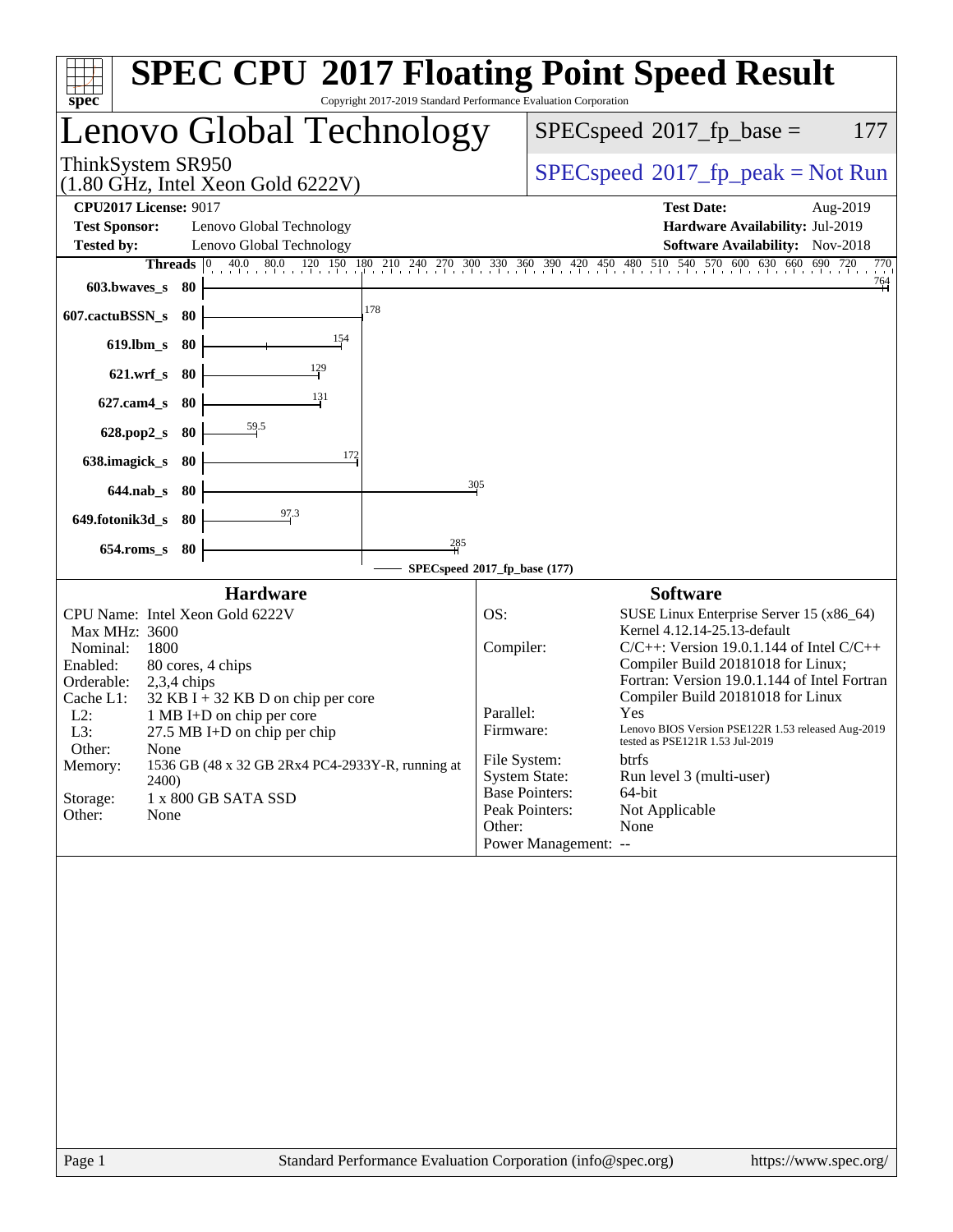

#### **[SPEC CPU](http://www.spec.org/auto/cpu2017/Docs/result-fields.html#SPECCPU2017FloatingPointSpeedResult)[2017 Floating Point Speed Result](http://www.spec.org/auto/cpu2017/Docs/result-fields.html#SPECCPU2017FloatingPointSpeedResult)** Copyright 2017-2019 Standard Performance Evaluation Corporation

## Lenovo Global Technology

(1.80 GHz, Intel Xeon Gold 6222V) ThinkSystem SR950<br>  $SPECspeed*2017_fp\_peak = Not Run$  $SPECspeed*2017_fp\_peak = Not Run$ 

 $SPEC speed^{\circ}2017\_fp\_base = 177$ 

**[Test Sponsor:](http://www.spec.org/auto/cpu2017/Docs/result-fields.html#TestSponsor)** Lenovo Global Technology **[Hardware Availability:](http://www.spec.org/auto/cpu2017/Docs/result-fields.html#HardwareAvailability)** Jul-2019 **[Tested by:](http://www.spec.org/auto/cpu2017/Docs/result-fields.html#Testedby)** Lenovo Global Technology **[Software Availability:](http://www.spec.org/auto/cpu2017/Docs/result-fields.html#SoftwareAvailability)** Nov-2018

**[CPU2017 License:](http://www.spec.org/auto/cpu2017/Docs/result-fields.html#CPU2017License)** 9017 **[Test Date:](http://www.spec.org/auto/cpu2017/Docs/result-fields.html#TestDate)** Aug-2019

### **[Results Table](http://www.spec.org/auto/cpu2017/Docs/result-fields.html#ResultsTable)**

|                          |                                   |                |                | <b>Base</b>    |       |                |       |                |                |              | <b>Peak</b>    |              |                |              |
|--------------------------|-----------------------------------|----------------|----------------|----------------|-------|----------------|-------|----------------|----------------|--------------|----------------|--------------|----------------|--------------|
| <b>Benchmark</b>         | <b>Threads</b>                    | <b>Seconds</b> | Ratio          | <b>Seconds</b> | Ratio | <b>Seconds</b> | Ratio | <b>Threads</b> | <b>Seconds</b> | <b>Ratio</b> | <b>Seconds</b> | <b>Ratio</b> | <b>Seconds</b> | <b>Ratio</b> |
| 603.bwayes s             | 80                                | 77.2           | 764            | 77.1           | 765   | 77.7           | 759   |                |                |              |                |              |                |              |
| 607.cactuBSSN s          | 80                                | 93.4           | 178            | 94.2           | 177   | 93.8           | 178   |                |                |              |                |              |                |              |
| $619.1$ bm s             | 80                                | 73.7           | 71.1           | 33.9           | 155   | 34.0           | 154   |                |                |              |                |              |                |              |
| $621$ .wrf s             | 80                                | 103            | <u>129</u>     | 103            | 129   | 103            | 129   |                |                |              |                |              |                |              |
| $627$ .cam $4 \text{ s}$ | 80                                | 67.7           | <u>131</u>     | 67.7           | 131   | 67.9           | 131   |                |                |              |                |              |                |              |
| $628.pop2_s$             | 80                                | 200            | 59.5           | 200            | 59.3  | 199            | 59.8  |                |                |              |                |              |                |              |
| 638.imagick_s            | 80                                | 84.2           | 171            | 83.8           | 172   | 83.9           | 172   |                |                |              |                |              |                |              |
| $644$ .nab s             | 80                                | 57.2           | 305            | 57.2           | 305   | 57.2           | 305   |                |                |              |                |              |                |              |
| 649.fotonik3d s          | 80                                | 93.6           | 97.4           | <u>93.6</u>    | 97.3  | 94.1           | 96.9  |                |                |              |                |              |                |              |
| $654$ .roms s            | 80                                | 56.0           | 281            | 55.3           | 285   | 55.3           | 285   |                |                |              |                |              |                |              |
|                          | $SPECspeed*2017_fp\_base =$       |                | 177            |                |       |                |       |                |                |              |                |              |                |              |
|                          | $SPECspeed^{\circ}2017$ fp peak = |                | <b>Not Run</b> |                |       |                |       |                |                |              |                |              |                |              |

Results appear in the [order in which they were run.](http://www.spec.org/auto/cpu2017/Docs/result-fields.html#RunOrder) Bold underlined text [indicates a median measurement](http://www.spec.org/auto/cpu2017/Docs/result-fields.html#Median).

#### **[Operating System Notes](http://www.spec.org/auto/cpu2017/Docs/result-fields.html#OperatingSystemNotes)**

Stack size set to unlimited using "ulimit -s unlimited"

#### **[General Notes](http://www.spec.org/auto/cpu2017/Docs/result-fields.html#GeneralNotes)**

Environment variables set by runcpu before the start of the run: KMP\_AFFINITY = "granularity=fine,compact" LD\_LIBRARY\_PATH = "/home/cpu2017-1.0.5-ic19.0u1/lib/intel64" OMP\_STACKSIZE = "192M" Binaries compiled on a system with 1x Intel Core i9-7900X CPU + 32GB RAM memory using Redhat Enterprise Linux 7.5 Transparent Huge Pages disabled by default echo never > /sys/kernel/mm/transparent\_hugepage/enabled echo never > /sys/kernel/mm/transparent\_hugepage/defrag Prior to runcpu invocation Filesystem page cache synced and cleared with: sync; echo 3> /proc/sys/vm/drop\_caches NA: The test sponsor attests, as of date of publication, that CVE-2017-5754 (Meltdown) is mitigated in the system as tested and documented. Yes: The test sponsor attests, as of date of publication, that CVE-2017-5753 (Spectre variant 1) is mitigated in the system as tested and documented. Yes: The test sponsor attests, as of date of publication, that CVE-2017-5715 (Spectre variant 2) is mitigated in the system as tested and documented. Yes: The test sponsor attests, as of date of publication, that CVE-2018-3640 (Spectre variant 3a) is mitigated in the system as tested and documented. Yes: The test sponsor attests, as of date of publication, that CVE-2018-3639 (Spectre variant 4) is mitigated in the system as tested and documented.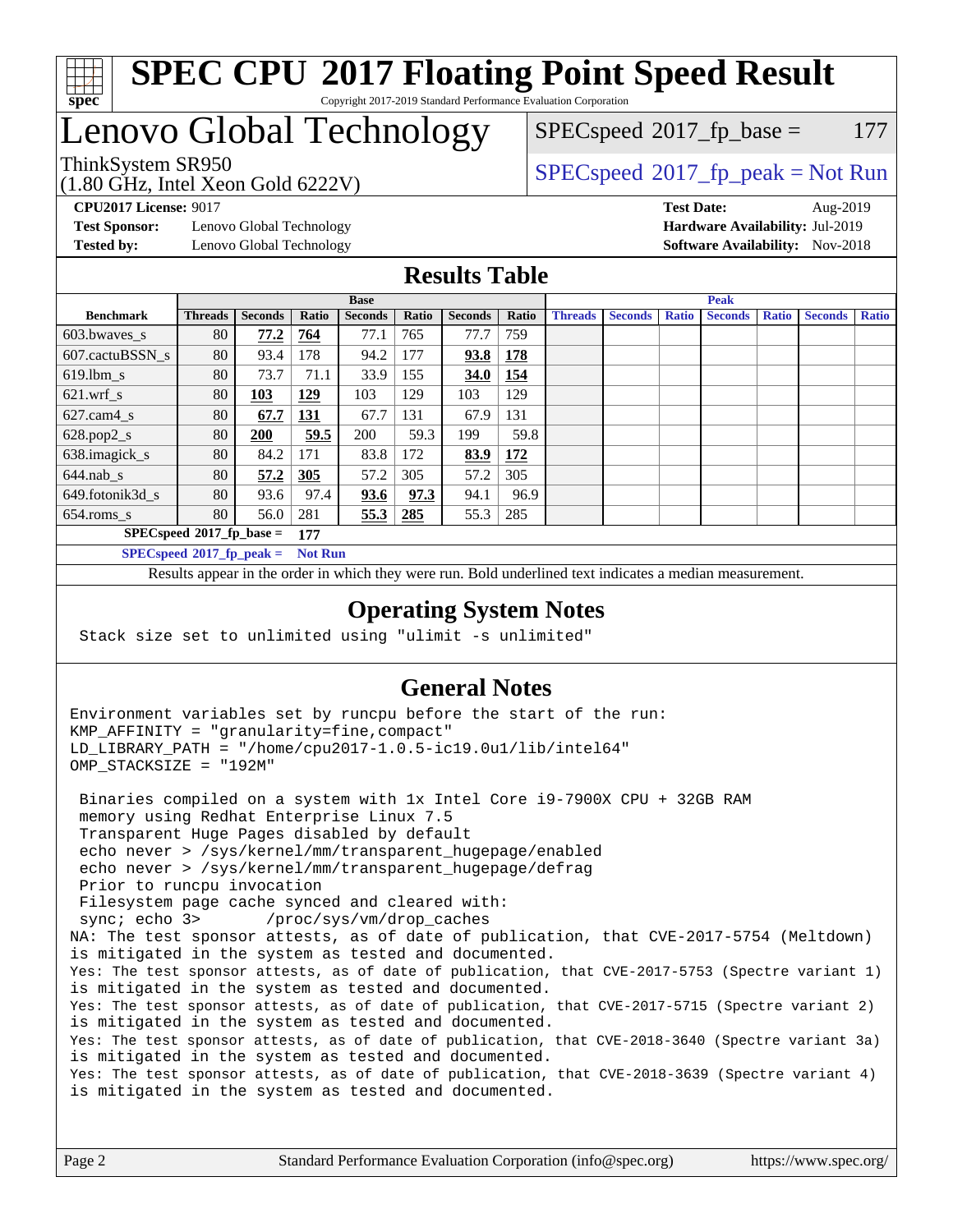| $spec^*$                                                                                                   | <b>SPEC CPU®2017 Floating Point Speed Result</b><br>Copyright 2017-2019 Standard Performance Evaluation Corporation                              |                                              |                                        |
|------------------------------------------------------------------------------------------------------------|--------------------------------------------------------------------------------------------------------------------------------------------------|----------------------------------------------|----------------------------------------|
| Lenovo Global Technology                                                                                   |                                                                                                                                                  | $SPEC speed^{\circ}2017$ fp base =           | 177                                    |
| ThinkSystem SR950<br>$(1.80 \text{ GHz}, \text{Intel Xeon Gold } 6222 \text{V})$                           |                                                                                                                                                  | $SPEC speed^{\circ}2017\_fp\_peak = Not Run$ |                                        |
| <b>CPU2017 License: 9017</b>                                                                               |                                                                                                                                                  | <b>Test Date:</b>                            | Aug-2019                               |
| <b>Test Sponsor:</b><br>Lenovo Global Technology                                                           |                                                                                                                                                  |                                              | Hardware Availability: Jul-2019        |
| <b>Tested by:</b><br>Lenovo Global Technology                                                              |                                                                                                                                                  |                                              | <b>Software Availability:</b> Nov-2018 |
|                                                                                                            | <b>Platform Notes</b>                                                                                                                            |                                              |                                        |
| BIOS configuration:                                                                                        |                                                                                                                                                  |                                              |                                        |
| Choose Operating Mode set to Maximum Performance                                                           |                                                                                                                                                  |                                              |                                        |
| Choose Operating Mode set to Custom Mode                                                                   |                                                                                                                                                  |                                              |                                        |
| CPU P-state Control set to Autonomous<br>Hyper-Threading set to Disable                                    |                                                                                                                                                  |                                              |                                        |
| Trusted Execution Technology set to Enable                                                                 |                                                                                                                                                  |                                              |                                        |
| DCU Streamer Prefetcher set to Disable                                                                     |                                                                                                                                                  |                                              |                                        |
| MONITOR/MWAIT set to Enable                                                                                |                                                                                                                                                  |                                              |                                        |
| Sysinfo program /home/cpu2017-1.0.5-ic19.0ul/bin/sysinfo                                                   |                                                                                                                                                  |                                              |                                        |
| Rev: r5974 of 2018-05-19 9bcde8f2999c33d61f64985e45859ea9<br>running on linux-i7o2 Wed Aug 7 01:30:38 2019 |                                                                                                                                                  |                                              |                                        |
|                                                                                                            |                                                                                                                                                  |                                              |                                        |
| SUT (System Under Test) info as seen by some common utilities.                                             |                                                                                                                                                  |                                              |                                        |
| For more information on this section, see                                                                  |                                                                                                                                                  |                                              |                                        |
|                                                                                                            | https://www.spec.org/cpu2017/Docs/config.html#sysinfo                                                                                            |                                              |                                        |
| From /proc/cpuinfo                                                                                         |                                                                                                                                                  |                                              |                                        |
|                                                                                                            | model name: $Intel(R)$ Xeon $(R)$ Gold 6222V CPU @ 1.80GHz                                                                                       |                                              |                                        |
| "physical id"s (chips)<br>4                                                                                |                                                                                                                                                  |                                              |                                        |
| 80 "processors"                                                                                            |                                                                                                                                                  |                                              |                                        |
|                                                                                                            | cores, siblings (Caution: counting these is hw and system dependent. The following                                                               |                                              |                                        |
| cpu cores : 20                                                                                             | excerpts from /proc/cpuinfo might not be reliable. Use with caution.)                                                                            |                                              |                                        |
| siblings : 20                                                                                              |                                                                                                                                                  |                                              |                                        |
|                                                                                                            | physical 0: cores 0 1 2 3 4 8 9 10 11 12 16 17 18 19 20 24 25 26 27 28                                                                           |                                              |                                        |
|                                                                                                            | physical 1: cores 0 1 2 3 4 8 9 10 11 12 16 17 18 19 20 24 25 26 27 28                                                                           |                                              |                                        |
|                                                                                                            | physical 2: cores 0 1 2 3 4 8 9 10 11 12 16 17 18 19 20 24 25 26 27 28<br>physical 3: cores 0 1 2 3 4 8 9 10 11 12 16 17 18 19 20 24 25 26 27 28 |                                              |                                        |
|                                                                                                            |                                                                                                                                                  |                                              |                                        |
| From 1scpu:                                                                                                |                                                                                                                                                  |                                              |                                        |
| Architecture:                                                                                              | x86 64                                                                                                                                           |                                              |                                        |
| $CPU$ op-mode( $s$ ):                                                                                      | $32$ -bit, $64$ -bit                                                                                                                             |                                              |                                        |
| Byte Order:<br>CPU(s):                                                                                     | Little Endian<br>80                                                                                                                              |                                              |                                        |
| On-line CPU(s) list: $0-79$                                                                                |                                                                                                                                                  |                                              |                                        |
| Thread( $s$ ) per core:                                                                                    | 1                                                                                                                                                |                                              |                                        |
| Core(s) per socket:                                                                                        | 20                                                                                                                                               |                                              |                                        |
| Socket(s):                                                                                                 | 4                                                                                                                                                |                                              |                                        |
| NUMA node(s):<br>Vendor ID:                                                                                | 4<br>GenuineIntel                                                                                                                                |                                              |                                        |
| CPU family:                                                                                                | 6                                                                                                                                                |                                              |                                        |
| Model:                                                                                                     | 85                                                                                                                                               |                                              |                                        |
| Model name:                                                                                                | $Intel(R) Xeon(R) Gold 6222V CPU @ 1.80GHz$                                                                                                      |                                              |                                        |
| Stepping:                                                                                                  | 7<br>1800.000                                                                                                                                    |                                              |                                        |
| CPU MHz:<br>BogoMIPS:                                                                                      | 3600.00                                                                                                                                          |                                              |                                        |
| Virtualization:                                                                                            | $VT - x$                                                                                                                                         |                                              |                                        |
|                                                                                                            |                                                                                                                                                  |                                              |                                        |
|                                                                                                            | (Continued on next page)                                                                                                                         |                                              |                                        |
| Page 3                                                                                                     | Standard Performance Evaluation Corporation (info@spec.org)                                                                                      |                                              | https://www.spec.org/                  |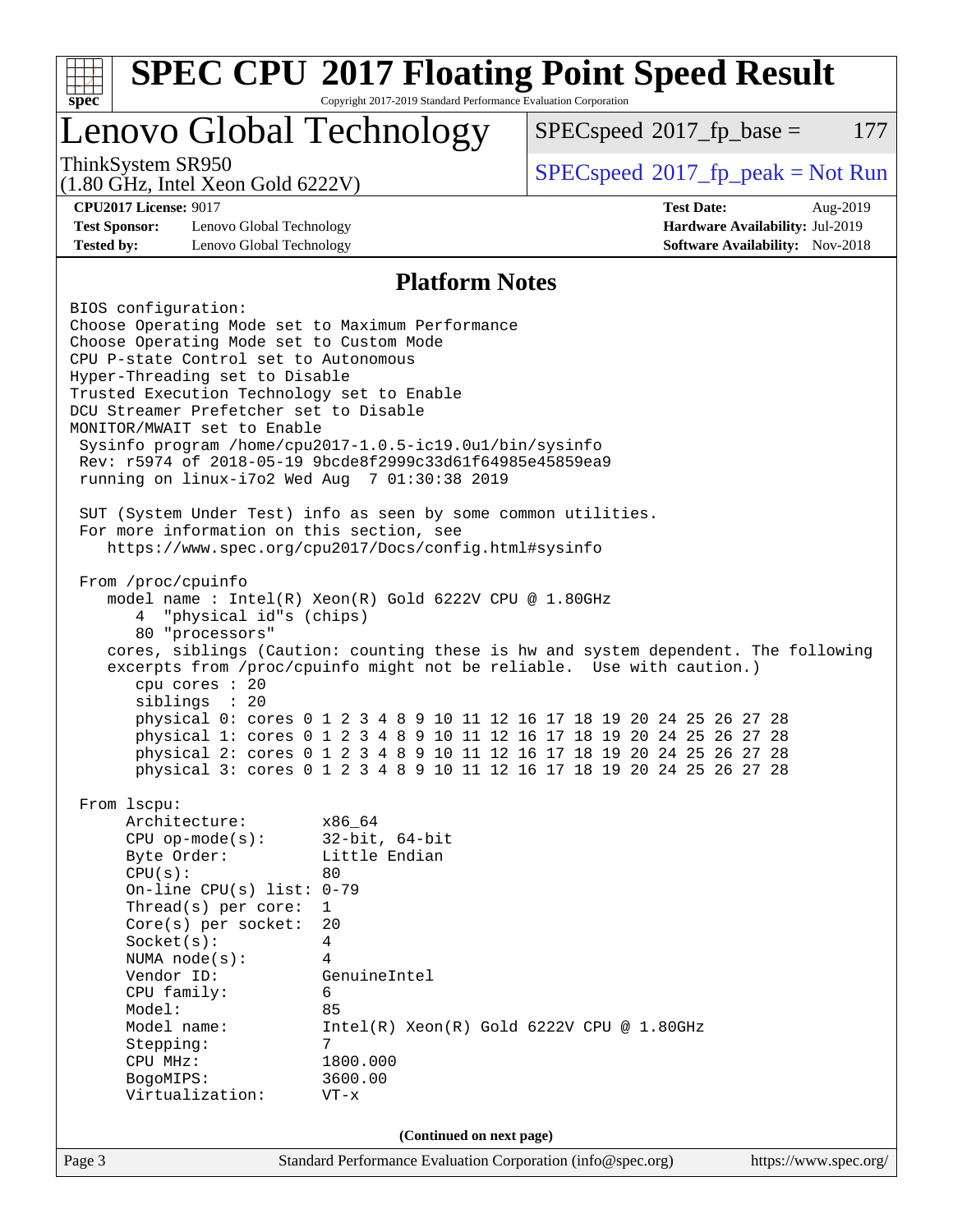

#### **[SPEC CPU](http://www.spec.org/auto/cpu2017/Docs/result-fields.html#SPECCPU2017FloatingPointSpeedResult)[2017 Floating Point Speed Result](http://www.spec.org/auto/cpu2017/Docs/result-fields.html#SPECCPU2017FloatingPointSpeedResult)** Copyright 2017-2019 Standard Performance Evaluation Corporation

Lenovo Global Technology

 $SPEC speed^{\circ}2017$  fp base = 177

ThinkSystem SR950<br>  $SPECspeed*2017_fp\_peak = Not Run$  $SPECspeed*2017_fp\_peak = Not Run$ 

**[Test Sponsor:](http://www.spec.org/auto/cpu2017/Docs/result-fields.html#TestSponsor)** Lenovo Global Technology **[Hardware Availability:](http://www.spec.org/auto/cpu2017/Docs/result-fields.html#HardwareAvailability)** Jul-2019 **[Tested by:](http://www.spec.org/auto/cpu2017/Docs/result-fields.html#Testedby)** Lenovo Global Technology **[Software Availability:](http://www.spec.org/auto/cpu2017/Docs/result-fields.html#SoftwareAvailability)** Nov-2018

(1.80 GHz, Intel Xeon Gold 6222V)

**[CPU2017 License:](http://www.spec.org/auto/cpu2017/Docs/result-fields.html#CPU2017License)** 9017 **[Test Date:](http://www.spec.org/auto/cpu2017/Docs/result-fields.html#TestDate)** Aug-2019

#### **[Platform Notes \(Continued\)](http://www.spec.org/auto/cpu2017/Docs/result-fields.html#PlatformNotes)**

| L1d cache:  |                         | 32K       |
|-------------|-------------------------|-----------|
| Lli cache:  |                         | 32K       |
| $L2$ cache: |                         | 1024K     |
| L3 cache:   |                         | 28160K    |
|             | NUMA node0 CPU(s):      | $0 - 19$  |
|             | NUMA nodel CPU(s):      | $20 - 39$ |
|             | NUMA $node2$ $CPU(s)$ : | $40 - 59$ |
|             | NUMA $node3$ $CPU(s)$ : | $60 - 79$ |
|             |                         |           |

Flags: fpu vme de pse tsc msr pae mce cx8 apic sep mtrr pge mca cmov pat pse36 clflush dts acpi mmx fxsr sse sse2 ss ht tm pbe syscall nx pdpe1gb rdtscp lm constant\_tsc art arch\_perfmon pebs bts rep\_good nopl xtopology nonstop\_tsc cpuid aperfmperf pni pclmulqdq dtes64 monitor ds\_cpl vmx smx est tm2 ssse3 sdbg fma cx16 xtpr pdcm pcid dca sse4\_1 sse4\_2 x2apic movbe popcnt tsc\_deadline\_timer aes xsave avx f16c rdrand lahf\_lm abm 3dnowprefetch cpuid\_fault epb cat\_l3 cdp\_l3 invpcid\_single ssbd mba ibrs ibpb stibp tpr\_shadow vnmi flexpriority ept vpid fsgsbase tsc\_adjust bmi1 hle avx2 smep bmi2 erms invpcid rtm cqm mpx rdt\_a avx512f avx512dq rdseed adx smap clflushopt clwb intel\_pt avx512cd avx512bw avx512vl xsaveopt xsavec xgetbv1 xsaves cqm\_llc cqm\_occup\_llc cqm\_mbm\_total cqm\_mbm\_local dtherm ida arat pln pts hwp\_epp pku ospke avx512\_vnni flush\_l1d arch\_capabilities

```
 /proc/cpuinfo cache data
cache size : 28160 KB
```
 From numactl --hardware WARNING: a numactl 'node' might or might not correspond to a physical chip. available: 4 nodes (0-3) node 0 cpus: 0 1 2 3 4 5 6 7 8 9 10 11 12 13 14 15 16 17 18 19 node 0 size: 386639 MB node 0 free: 382964 MB node 1 cpus: 20 21 22 23 24 25 26 27 28 29 30 31 32 33 34 35 36 37 38 39 node 1 size: 387022 MB node 1 free: 386800 MB node 2 cpus: 40 41 42 43 44 45 46 47 48 49 50 51 52 53 54 55 56 57 58 59 node 2 size: 387051 MB node 2 free: 386120 MB node 3 cpus: 60 61 62 63 64 65 66 67 68 69 70 71 72 73 74 75 76 77 78 79 node 3 size: 387048 MB node 3 free: 386320 MB node distances: node 0 1 2 3 0: 10 21 21 21 1: 21 10 21 21 2: 21 21 10 21 3: 21 21 21 10 From /proc/meminfo MemTotal: 1584907636 kB **(Continued on next page)**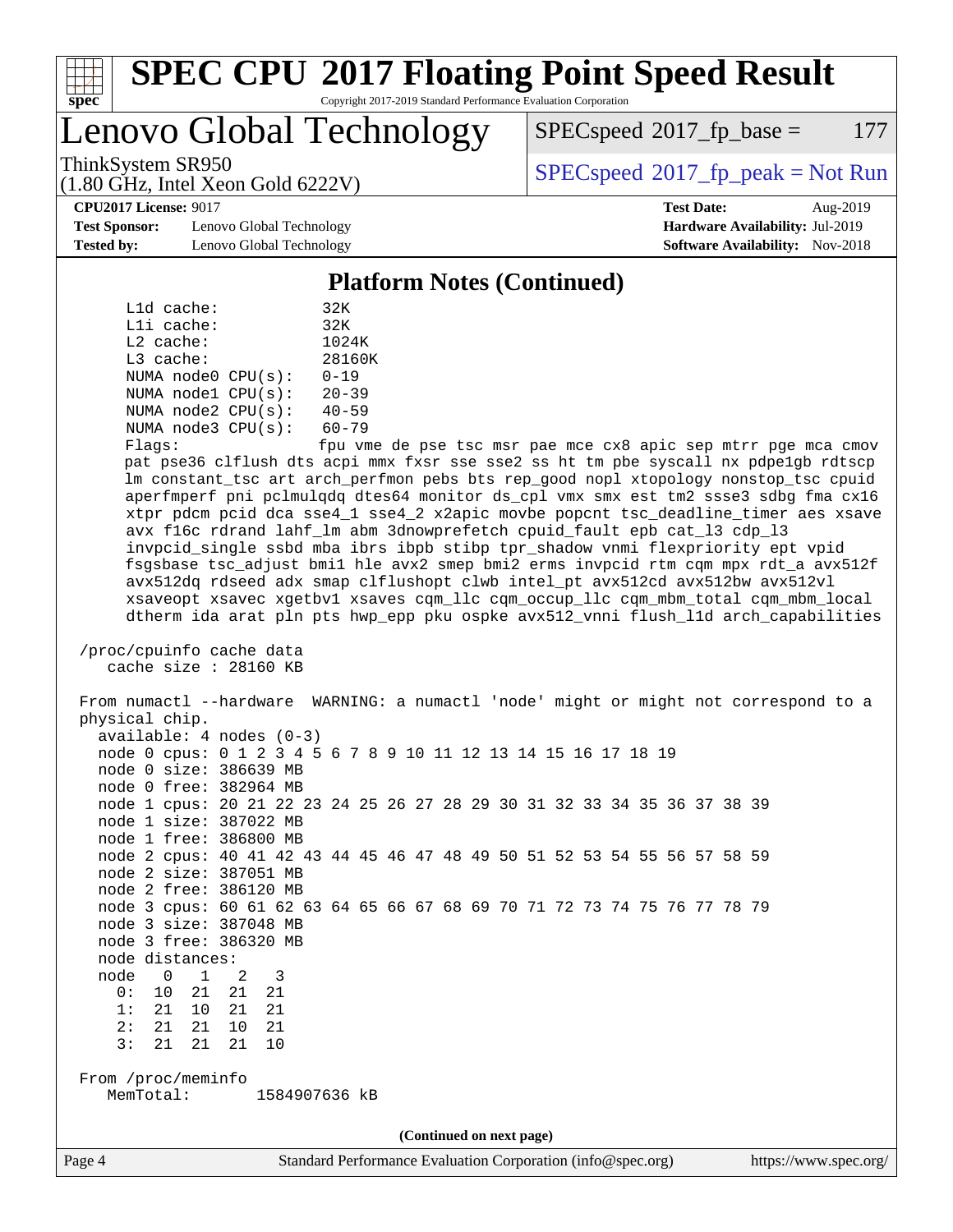| <b>SPEC CPU®2017 Floating Point Speed Result</b>                                                                                                                                                                                                                                                                                                                                                     |                                              |
|------------------------------------------------------------------------------------------------------------------------------------------------------------------------------------------------------------------------------------------------------------------------------------------------------------------------------------------------------------------------------------------------------|----------------------------------------------|
| Copyright 2017-2019 Standard Performance Evaluation Corporation<br>$spec^*$                                                                                                                                                                                                                                                                                                                          |                                              |
| Lenovo Global Technology                                                                                                                                                                                                                                                                                                                                                                             | 177<br>$SPEC speed^{\circ}2017$ _fp_base =   |
| ThinkSystem SR950<br>$(1.80 \text{ GHz}, \text{Intel Xeon Gold } 6222 \text{V})$                                                                                                                                                                                                                                                                                                                     | $SPEC speed^{\circ}2017\_fp\_peak = Not Run$ |
| <b>CPU2017 License: 9017</b>                                                                                                                                                                                                                                                                                                                                                                         | <b>Test Date:</b><br>Aug-2019                |
| <b>Test Sponsor:</b><br>Lenovo Global Technology                                                                                                                                                                                                                                                                                                                                                     | Hardware Availability: Jul-2019              |
| <b>Tested by:</b><br>Lenovo Global Technology                                                                                                                                                                                                                                                                                                                                                        | <b>Software Availability:</b> Nov-2018       |
| <b>Platform Notes (Continued)</b>                                                                                                                                                                                                                                                                                                                                                                    |                                              |
| HugePages_Total:<br>0<br>Hugepagesize:<br>2048 kB                                                                                                                                                                                                                                                                                                                                                    |                                              |
| From /etc/*release* /etc/*version*                                                                                                                                                                                                                                                                                                                                                                   |                                              |
| os-release:                                                                                                                                                                                                                                                                                                                                                                                          |                                              |
| NAME="SLES"                                                                                                                                                                                                                                                                                                                                                                                          |                                              |
| VERSION="15"                                                                                                                                                                                                                                                                                                                                                                                         |                                              |
| VERSION ID="15"<br>PRETTY_NAME="SUSE Linux Enterprise Server 15"                                                                                                                                                                                                                                                                                                                                     |                                              |
| ID="sles"                                                                                                                                                                                                                                                                                                                                                                                            |                                              |
| ID LIKE="suse"                                                                                                                                                                                                                                                                                                                                                                                       |                                              |
| $ANSI$ _COLOR=" $0:32$ "                                                                                                                                                                                                                                                                                                                                                                             |                                              |
| CPE_NAME="cpe:/o:suse:sles:15"                                                                                                                                                                                                                                                                                                                                                                       |                                              |
|                                                                                                                                                                                                                                                                                                                                                                                                      |                                              |
| uname $-a$ :<br>Linux linux-i7o2 4.12.14-25.13-default #1 SMP Tue Aug 14 15:07:35 UTC 2018 (947aa51)<br>x86_64 x86_64 x86_64 GNU/Linux                                                                                                                                                                                                                                                               |                                              |
| Kernel self-reported vulnerability status:                                                                                                                                                                                                                                                                                                                                                           |                                              |
| CVE-2017-5754 (Meltdown):<br>Not affected<br>CVE-2017-5753 (Spectre variant 1): Mitigation: __user pointer sanitization<br>CVE-2017-5715 (Spectre variant 2): Mitigation: Indirect Branch Restricted Speculation,<br>IBPB, IBRS_FW                                                                                                                                                                   |                                              |
| run-level $3$ Aug $6$ 22:55                                                                                                                                                                                                                                                                                                                                                                          |                                              |
| SPEC is set to: /home/cpu2017-1.0.5-ic19.0u1                                                                                                                                                                                                                                                                                                                                                         |                                              |
| Size Used Avail Use% Mounted on<br>Filesystem<br>Type                                                                                                                                                                                                                                                                                                                                                |                                              |
| $/\text{dev/sda2}$<br>btrfs<br>742G<br>35G<br>707G                                                                                                                                                                                                                                                                                                                                                   | 5% /home                                     |
| Additional information from dmidecode follows. WARNING: Use caution when you interpret<br>this section. The 'dmidecode' program reads system data which is "intended to allow<br>hardware to be accurately determined", but the intent may not be met, as there are<br>frequent changes to hardware, firmware, and the "DMTF SMBIOS" standard.<br>BIOS Lenovo -[PSE121R-1.53]- 07/03/2019<br>Memory: |                                              |
| 48x NO DIMM NO DIMM                                                                                                                                                                                                                                                                                                                                                                                  |                                              |
| 48x Samsung M393A4K40CB2-CVF 32 GB 2 rank 2933, configured at 2400                                                                                                                                                                                                                                                                                                                                   |                                              |
| (End of data from sysinfo program)                                                                                                                                                                                                                                                                                                                                                                   |                                              |
| <b>Compiler Version Notes</b>                                                                                                                                                                                                                                                                                                                                                                        |                                              |
|                                                                                                                                                                                                                                                                                                                                                                                                      |                                              |
| 619.1bm_s(base) 638.imagick_s(base) 644.nab_s(base)<br>C                                                                                                                                                                                                                                                                                                                                             |                                              |
|                                                                                                                                                                                                                                                                                                                                                                                                      |                                              |
| (Continued on next page)                                                                                                                                                                                                                                                                                                                                                                             |                                              |
| Page 5<br>Standard Performance Evaluation Corporation (info@spec.org)                                                                                                                                                                                                                                                                                                                                | https://www.spec.org/                        |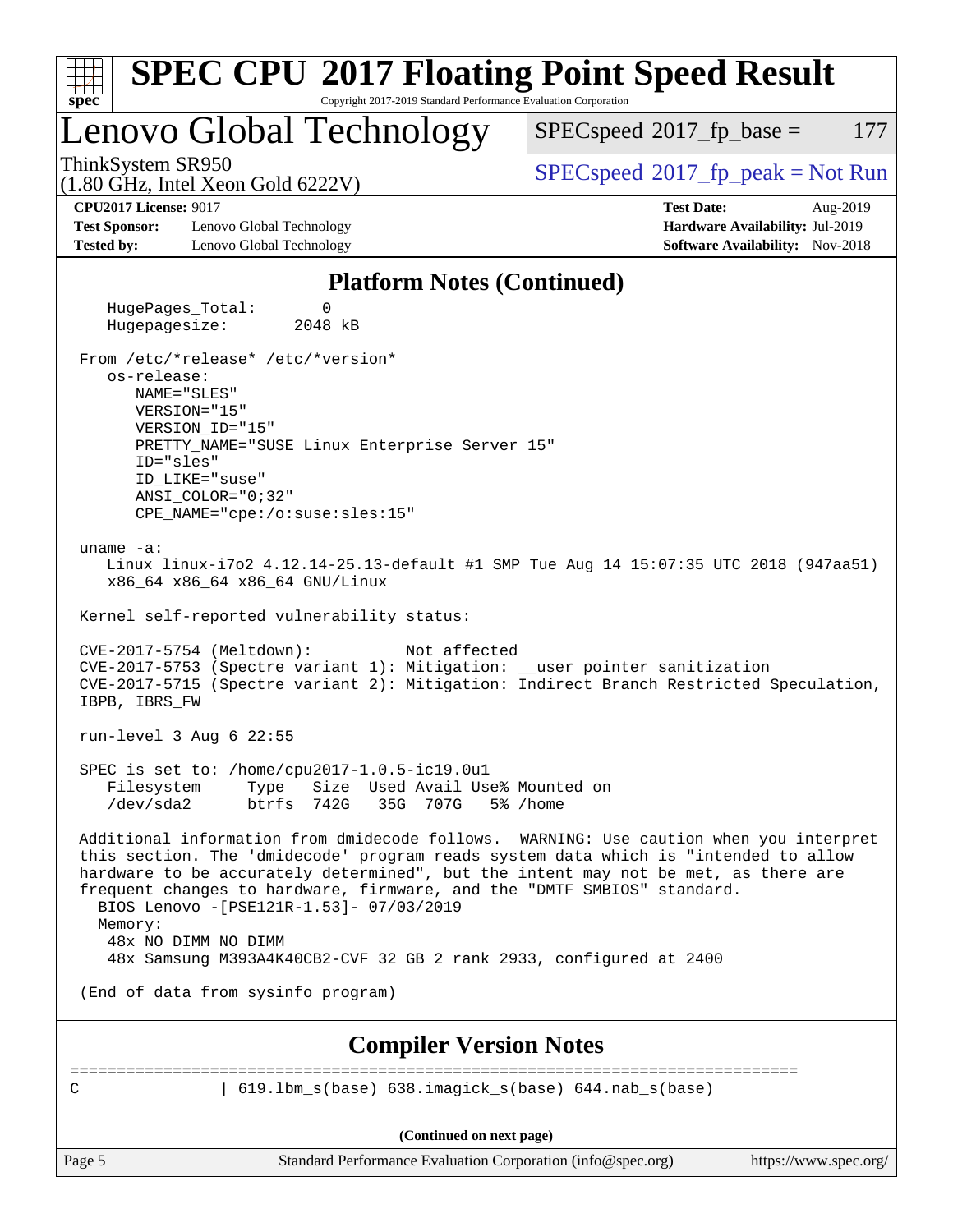

# **[SPEC CPU](http://www.spec.org/auto/cpu2017/Docs/result-fields.html#SPECCPU2017FloatingPointSpeedResult)[2017 Floating Point Speed Result](http://www.spec.org/auto/cpu2017/Docs/result-fields.html#SPECCPU2017FloatingPointSpeedResult)**

Copyright 2017-2019 Standard Performance Evaluation Corporation

Lenovo Global Technology

 $SPECspeed^{\circ}2017_fp\_base = 177$  $SPECspeed^{\circ}2017_fp\_base = 177$ 

ThinkSystem SR950<br>(1.80 GHz, Intel Xeon Gold 6222V)

 $SPECspeed^{\circ}2017_fp\_peak = Not Run$  $SPECspeed^{\circ}2017_fp\_peak = Not Run$ 

**[Test Sponsor:](http://www.spec.org/auto/cpu2017/Docs/result-fields.html#TestSponsor)** Lenovo Global Technology **[Hardware Availability:](http://www.spec.org/auto/cpu2017/Docs/result-fields.html#HardwareAvailability)** Jul-2019 **[Tested by:](http://www.spec.org/auto/cpu2017/Docs/result-fields.html#Testedby)** Lenovo Global Technology **[Software Availability:](http://www.spec.org/auto/cpu2017/Docs/result-fields.html#SoftwareAvailability)** Nov-2018

**[CPU2017 License:](http://www.spec.org/auto/cpu2017/Docs/result-fields.html#CPU2017License)** 9017 **[Test Date:](http://www.spec.org/auto/cpu2017/Docs/result-fields.html#TestDate)** Aug-2019

### **[Compiler Version Notes \(Continued\)](http://www.spec.org/auto/cpu2017/Docs/result-fields.html#CompilerVersionNotes)**

| Intel(R) C Intel(R) 64 Compiler for applications running on Intel(R) 64,<br>Version 19.0.1.144 Build 20181018<br>Copyright (C) 1985-2018 Intel Corporation. All rights reserved.                                                                                                                                                                                                                                                                                                                                                                                     |
|----------------------------------------------------------------------------------------------------------------------------------------------------------------------------------------------------------------------------------------------------------------------------------------------------------------------------------------------------------------------------------------------------------------------------------------------------------------------------------------------------------------------------------------------------------------------|
|                                                                                                                                                                                                                                                                                                                                                                                                                                                                                                                                                                      |
| C++, C, Fortran   607.cactuBSSN_s(base)<br>---------                                                                                                                                                                                                                                                                                                                                                                                                                                                                                                                 |
| Intel(R) $C++$ Intel(R) 64 Compiler for applications running on Intel(R) 64,<br>Version 19.0.1.144 Build 20181018<br>Copyright (C) 1985-2018 Intel Corporation. All rights reserved.<br>Intel(R) C Intel(R) 64 Compiler for applications running on Intel(R) 64,<br>Version 19.0.1.144 Build 20181018<br>Copyright (C) 1985-2018 Intel Corporation. All rights reserved.<br>Intel(R) Fortran Intel(R) 64 Compiler for applications running on $Intel(R)$<br>64, Version 19.0.1.144 Build 20181018<br>Copyright (C) 1985-2018 Intel Corporation. All rights reserved. |
| $\vert$ 603.bwaves_s(base) 649.fotonik3d_s(base) 654.roms_s(base)<br>Fortran                                                                                                                                                                                                                                                                                                                                                                                                                                                                                         |
| Intel(R) Fortran Intel(R) 64 Compiler for applications running on Intel(R)<br>64, Version 19.0.1.144 Build 20181018<br>Copyright (C) 1985-2018 Intel Corporation. All rights reserved.                                                                                                                                                                                                                                                                                                                                                                               |
| Fortran, C $\qquad$ 621.wrf_s(base) 627.cam4_s(base) 628.pop2_s(base)                                                                                                                                                                                                                                                                                                                                                                                                                                                                                                |
| $Intel(R)$ Fortran Intel(R) 64 Compiler for applications running on Intel(R)<br>64, Version 19.0.1.144 Build 20181018<br>Copyright (C) 1985-2018 Intel Corporation. All rights reserved.<br>Intel(R) C Intel(R) 64 Compiler for applications running on Intel(R) 64,<br>Version 19.0.1.144 Build 20181018<br>Copyright (C) 1985-2018 Intel Corporation. All rights reserved.                                                                                                                                                                                         |

## **[Base Compiler Invocation](http://www.spec.org/auto/cpu2017/Docs/result-fields.html#BaseCompilerInvocation)**

[C benchmarks](http://www.spec.org/auto/cpu2017/Docs/result-fields.html#Cbenchmarks): [icc -m64 -std=c11](http://www.spec.org/cpu2017/results/res2019q3/cpu2017-20190902-17523.flags.html#user_CCbase_intel_icc_64bit_c11_33ee0cdaae7deeeab2a9725423ba97205ce30f63b9926c2519791662299b76a0318f32ddfffdc46587804de3178b4f9328c46fa7c2b0cd779d7a61945c91cd35)

[Fortran benchmarks](http://www.spec.org/auto/cpu2017/Docs/result-fields.html#Fortranbenchmarks): [ifort -m64](http://www.spec.org/cpu2017/results/res2019q3/cpu2017-20190902-17523.flags.html#user_FCbase_intel_ifort_64bit_24f2bb282fbaeffd6157abe4f878425411749daecae9a33200eee2bee2fe76f3b89351d69a8130dd5949958ce389cf37ff59a95e7a40d588e8d3a57e0c3fd751)

**(Continued on next page)**

Page 6 Standard Performance Evaluation Corporation [\(info@spec.org\)](mailto:info@spec.org) <https://www.spec.org/>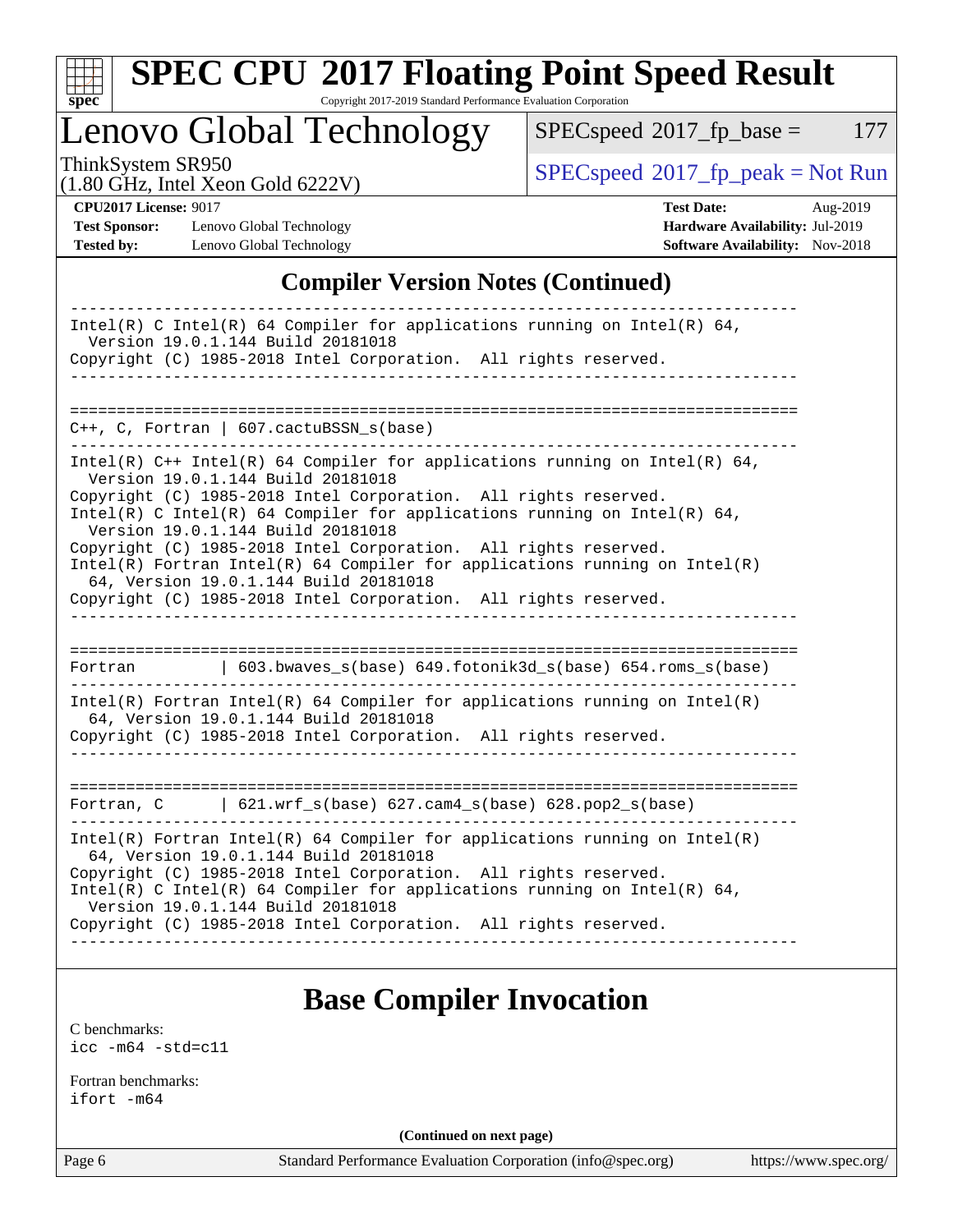

#### **[SPEC CPU](http://www.spec.org/auto/cpu2017/Docs/result-fields.html#SPECCPU2017FloatingPointSpeedResult)[2017 Floating Point Speed Result](http://www.spec.org/auto/cpu2017/Docs/result-fields.html#SPECCPU2017FloatingPointSpeedResult)** Copyright 2017-2019 Standard Performance Evaluation Corporation

## Lenovo Global Technology

 $SPEC speed^{\circ}2017\_fp\_base = 177$ 

ThinkSystem SR950<br>  $SPECspeed*2017_fp\_peak = Not Run$  $SPECspeed*2017_fp\_peak = Not Run$ 

(1.80 GHz, Intel Xeon Gold 6222V)

**[Test Sponsor:](http://www.spec.org/auto/cpu2017/Docs/result-fields.html#TestSponsor)** Lenovo Global Technology **[Hardware Availability:](http://www.spec.org/auto/cpu2017/Docs/result-fields.html#HardwareAvailability)** Jul-2019 **[Tested by:](http://www.spec.org/auto/cpu2017/Docs/result-fields.html#Testedby)** Lenovo Global Technology **[Software Availability:](http://www.spec.org/auto/cpu2017/Docs/result-fields.html#SoftwareAvailability)** Nov-2018

**[CPU2017 License:](http://www.spec.org/auto/cpu2017/Docs/result-fields.html#CPU2017License)** 9017 **[Test Date:](http://www.spec.org/auto/cpu2017/Docs/result-fields.html#TestDate)** Aug-2019

## **[Base Compiler Invocation \(Continued\)](http://www.spec.org/auto/cpu2017/Docs/result-fields.html#BaseCompilerInvocation)**

[Benchmarks using both Fortran and C](http://www.spec.org/auto/cpu2017/Docs/result-fields.html#BenchmarksusingbothFortranandC): [ifort -m64](http://www.spec.org/cpu2017/results/res2019q3/cpu2017-20190902-17523.flags.html#user_CC_FCbase_intel_ifort_64bit_24f2bb282fbaeffd6157abe4f878425411749daecae9a33200eee2bee2fe76f3b89351d69a8130dd5949958ce389cf37ff59a95e7a40d588e8d3a57e0c3fd751) [icc -m64 -std=c11](http://www.spec.org/cpu2017/results/res2019q3/cpu2017-20190902-17523.flags.html#user_CC_FCbase_intel_icc_64bit_c11_33ee0cdaae7deeeab2a9725423ba97205ce30f63b9926c2519791662299b76a0318f32ddfffdc46587804de3178b4f9328c46fa7c2b0cd779d7a61945c91cd35)

[Benchmarks using Fortran, C, and C++:](http://www.spec.org/auto/cpu2017/Docs/result-fields.html#BenchmarksusingFortranCandCXX) [icpc -m64](http://www.spec.org/cpu2017/results/res2019q3/cpu2017-20190902-17523.flags.html#user_CC_CXX_FCbase_intel_icpc_64bit_4ecb2543ae3f1412ef961e0650ca070fec7b7afdcd6ed48761b84423119d1bf6bdf5cad15b44d48e7256388bc77273b966e5eb805aefd121eb22e9299b2ec9d9) [icc -m64 -std=c11](http://www.spec.org/cpu2017/results/res2019q3/cpu2017-20190902-17523.flags.html#user_CC_CXX_FCbase_intel_icc_64bit_c11_33ee0cdaae7deeeab2a9725423ba97205ce30f63b9926c2519791662299b76a0318f32ddfffdc46587804de3178b4f9328c46fa7c2b0cd779d7a61945c91cd35) [ifort -m64](http://www.spec.org/cpu2017/results/res2019q3/cpu2017-20190902-17523.flags.html#user_CC_CXX_FCbase_intel_ifort_64bit_24f2bb282fbaeffd6157abe4f878425411749daecae9a33200eee2bee2fe76f3b89351d69a8130dd5949958ce389cf37ff59a95e7a40d588e8d3a57e0c3fd751)

## **[Base Portability Flags](http://www.spec.org/auto/cpu2017/Docs/result-fields.html#BasePortabilityFlags)**

 603.bwaves\_s: [-DSPEC\\_LP64](http://www.spec.org/cpu2017/results/res2019q3/cpu2017-20190902-17523.flags.html#suite_basePORTABILITY603_bwaves_s_DSPEC_LP64) 607.cactuBSSN\_s: [-DSPEC\\_LP64](http://www.spec.org/cpu2017/results/res2019q3/cpu2017-20190902-17523.flags.html#suite_basePORTABILITY607_cactuBSSN_s_DSPEC_LP64) 619.lbm\_s: [-DSPEC\\_LP64](http://www.spec.org/cpu2017/results/res2019q3/cpu2017-20190902-17523.flags.html#suite_basePORTABILITY619_lbm_s_DSPEC_LP64) 621.wrf\_s: [-DSPEC\\_LP64](http://www.spec.org/cpu2017/results/res2019q3/cpu2017-20190902-17523.flags.html#suite_basePORTABILITY621_wrf_s_DSPEC_LP64) [-DSPEC\\_CASE\\_FLAG](http://www.spec.org/cpu2017/results/res2019q3/cpu2017-20190902-17523.flags.html#b621.wrf_s_baseCPORTABILITY_DSPEC_CASE_FLAG) [-convert big\\_endian](http://www.spec.org/cpu2017/results/res2019q3/cpu2017-20190902-17523.flags.html#user_baseFPORTABILITY621_wrf_s_convert_big_endian_c3194028bc08c63ac5d04de18c48ce6d347e4e562e8892b8bdbdc0214820426deb8554edfa529a3fb25a586e65a3d812c835984020483e7e73212c4d31a38223) 627.cam4\_s: [-DSPEC\\_LP64](http://www.spec.org/cpu2017/results/res2019q3/cpu2017-20190902-17523.flags.html#suite_basePORTABILITY627_cam4_s_DSPEC_LP64) [-DSPEC\\_CASE\\_FLAG](http://www.spec.org/cpu2017/results/res2019q3/cpu2017-20190902-17523.flags.html#b627.cam4_s_baseCPORTABILITY_DSPEC_CASE_FLAG) 628.pop2\_s: [-DSPEC\\_LP64](http://www.spec.org/cpu2017/results/res2019q3/cpu2017-20190902-17523.flags.html#suite_basePORTABILITY628_pop2_s_DSPEC_LP64) [-DSPEC\\_CASE\\_FLAG](http://www.spec.org/cpu2017/results/res2019q3/cpu2017-20190902-17523.flags.html#b628.pop2_s_baseCPORTABILITY_DSPEC_CASE_FLAG) [-convert big\\_endian](http://www.spec.org/cpu2017/results/res2019q3/cpu2017-20190902-17523.flags.html#user_baseFPORTABILITY628_pop2_s_convert_big_endian_c3194028bc08c63ac5d04de18c48ce6d347e4e562e8892b8bdbdc0214820426deb8554edfa529a3fb25a586e65a3d812c835984020483e7e73212c4d31a38223) [-assume byterecl](http://www.spec.org/cpu2017/results/res2019q3/cpu2017-20190902-17523.flags.html#user_baseFPORTABILITY628_pop2_s_assume_byterecl_7e47d18b9513cf18525430bbf0f2177aa9bf368bc7a059c09b2c06a34b53bd3447c950d3f8d6c70e3faf3a05c8557d66a5798b567902e8849adc142926523472) 638.imagick\_s: [-DSPEC\\_LP64](http://www.spec.org/cpu2017/results/res2019q3/cpu2017-20190902-17523.flags.html#suite_basePORTABILITY638_imagick_s_DSPEC_LP64) 644.nab\_s: [-DSPEC\\_LP64](http://www.spec.org/cpu2017/results/res2019q3/cpu2017-20190902-17523.flags.html#suite_basePORTABILITY644_nab_s_DSPEC_LP64) 649.fotonik3d\_s: [-DSPEC\\_LP64](http://www.spec.org/cpu2017/results/res2019q3/cpu2017-20190902-17523.flags.html#suite_basePORTABILITY649_fotonik3d_s_DSPEC_LP64) 654.roms\_s: [-DSPEC\\_LP64](http://www.spec.org/cpu2017/results/res2019q3/cpu2017-20190902-17523.flags.html#suite_basePORTABILITY654_roms_s_DSPEC_LP64)

## **[Base Optimization Flags](http://www.spec.org/auto/cpu2017/Docs/result-fields.html#BaseOptimizationFlags)**

[C benchmarks](http://www.spec.org/auto/cpu2017/Docs/result-fields.html#Cbenchmarks):

[-xCORE-AVX512](http://www.spec.org/cpu2017/results/res2019q3/cpu2017-20190902-17523.flags.html#user_CCbase_f-xCORE-AVX512) [-ipo](http://www.spec.org/cpu2017/results/res2019q3/cpu2017-20190902-17523.flags.html#user_CCbase_f-ipo) [-O3](http://www.spec.org/cpu2017/results/res2019q3/cpu2017-20190902-17523.flags.html#user_CCbase_f-O3) [-no-prec-div](http://www.spec.org/cpu2017/results/res2019q3/cpu2017-20190902-17523.flags.html#user_CCbase_f-no-prec-div) [-qopt-prefetch](http://www.spec.org/cpu2017/results/res2019q3/cpu2017-20190902-17523.flags.html#user_CCbase_f-qopt-prefetch) [-ffinite-math-only](http://www.spec.org/cpu2017/results/res2019q3/cpu2017-20190902-17523.flags.html#user_CCbase_f_finite_math_only_cb91587bd2077682c4b38af759c288ed7c732db004271a9512da14a4f8007909a5f1427ecbf1a0fb78ff2a814402c6114ac565ca162485bbcae155b5e4258871) [-qopt-mem-layout-trans=4](http://www.spec.org/cpu2017/results/res2019q3/cpu2017-20190902-17523.flags.html#user_CCbase_f-qopt-mem-layout-trans_fa39e755916c150a61361b7846f310bcdf6f04e385ef281cadf3647acec3f0ae266d1a1d22d972a7087a248fd4e6ca390a3634700869573d231a252c784941a8) [-qopenmp](http://www.spec.org/cpu2017/results/res2019q3/cpu2017-20190902-17523.flags.html#user_CCbase_qopenmp_16be0c44f24f464004c6784a7acb94aca937f053568ce72f94b139a11c7c168634a55f6653758ddd83bcf7b8463e8028bb0b48b77bcddc6b78d5d95bb1df2967) [-DSPEC\\_OPENMP](http://www.spec.org/cpu2017/results/res2019q3/cpu2017-20190902-17523.flags.html#suite_CCbase_DSPEC_OPENMP)

[Fortran benchmarks](http://www.spec.org/auto/cpu2017/Docs/result-fields.html#Fortranbenchmarks):

[-DSPEC\\_OPENMP](http://www.spec.org/cpu2017/results/res2019q3/cpu2017-20190902-17523.flags.html#suite_FCbase_DSPEC_OPENMP) [-xCORE-AVX512](http://www.spec.org/cpu2017/results/res2019q3/cpu2017-20190902-17523.flags.html#user_FCbase_f-xCORE-AVX512) [-ipo](http://www.spec.org/cpu2017/results/res2019q3/cpu2017-20190902-17523.flags.html#user_FCbase_f-ipo) [-O3](http://www.spec.org/cpu2017/results/res2019q3/cpu2017-20190902-17523.flags.html#user_FCbase_f-O3) [-no-prec-div](http://www.spec.org/cpu2017/results/res2019q3/cpu2017-20190902-17523.flags.html#user_FCbase_f-no-prec-div) [-qopt-prefetch](http://www.spec.org/cpu2017/results/res2019q3/cpu2017-20190902-17523.flags.html#user_FCbase_f-qopt-prefetch) [-ffinite-math-only](http://www.spec.org/cpu2017/results/res2019q3/cpu2017-20190902-17523.flags.html#user_FCbase_f_finite_math_only_cb91587bd2077682c4b38af759c288ed7c732db004271a9512da14a4f8007909a5f1427ecbf1a0fb78ff2a814402c6114ac565ca162485bbcae155b5e4258871) [-qopt-mem-layout-trans=4](http://www.spec.org/cpu2017/results/res2019q3/cpu2017-20190902-17523.flags.html#user_FCbase_f-qopt-mem-layout-trans_fa39e755916c150a61361b7846f310bcdf6f04e385ef281cadf3647acec3f0ae266d1a1d22d972a7087a248fd4e6ca390a3634700869573d231a252c784941a8) [-qopenmp](http://www.spec.org/cpu2017/results/res2019q3/cpu2017-20190902-17523.flags.html#user_FCbase_qopenmp_16be0c44f24f464004c6784a7acb94aca937f053568ce72f94b139a11c7c168634a55f6653758ddd83bcf7b8463e8028bb0b48b77bcddc6b78d5d95bb1df2967) [-nostandard-realloc-lhs](http://www.spec.org/cpu2017/results/res2019q3/cpu2017-20190902-17523.flags.html#user_FCbase_f_2003_std_realloc_82b4557e90729c0f113870c07e44d33d6f5a304b4f63d4c15d2d0f1fab99f5daaed73bdb9275d9ae411527f28b936061aa8b9c8f2d63842963b95c9dd6426b8a)

[Benchmarks using both Fortran and C](http://www.spec.org/auto/cpu2017/Docs/result-fields.html#BenchmarksusingbothFortranandC):

[-xCORE-AVX512](http://www.spec.org/cpu2017/results/res2019q3/cpu2017-20190902-17523.flags.html#user_CC_FCbase_f-xCORE-AVX512) [-ipo](http://www.spec.org/cpu2017/results/res2019q3/cpu2017-20190902-17523.flags.html#user_CC_FCbase_f-ipo) [-O3](http://www.spec.org/cpu2017/results/res2019q3/cpu2017-20190902-17523.flags.html#user_CC_FCbase_f-O3) [-no-prec-div](http://www.spec.org/cpu2017/results/res2019q3/cpu2017-20190902-17523.flags.html#user_CC_FCbase_f-no-prec-div) [-qopt-prefetch](http://www.spec.org/cpu2017/results/res2019q3/cpu2017-20190902-17523.flags.html#user_CC_FCbase_f-qopt-prefetch) [-ffinite-math-only](http://www.spec.org/cpu2017/results/res2019q3/cpu2017-20190902-17523.flags.html#user_CC_FCbase_f_finite_math_only_cb91587bd2077682c4b38af759c288ed7c732db004271a9512da14a4f8007909a5f1427ecbf1a0fb78ff2a814402c6114ac565ca162485bbcae155b5e4258871) [-qopt-mem-layout-trans=4](http://www.spec.org/cpu2017/results/res2019q3/cpu2017-20190902-17523.flags.html#user_CC_FCbase_f-qopt-mem-layout-trans_fa39e755916c150a61361b7846f310bcdf6f04e385ef281cadf3647acec3f0ae266d1a1d22d972a7087a248fd4e6ca390a3634700869573d231a252c784941a8) [-qopenmp](http://www.spec.org/cpu2017/results/res2019q3/cpu2017-20190902-17523.flags.html#user_CC_FCbase_qopenmp_16be0c44f24f464004c6784a7acb94aca937f053568ce72f94b139a11c7c168634a55f6653758ddd83bcf7b8463e8028bb0b48b77bcddc6b78d5d95bb1df2967) [-DSPEC\\_OPENMP](http://www.spec.org/cpu2017/results/res2019q3/cpu2017-20190902-17523.flags.html#suite_CC_FCbase_DSPEC_OPENMP) [-nostandard-realloc-lhs](http://www.spec.org/cpu2017/results/res2019q3/cpu2017-20190902-17523.flags.html#user_CC_FCbase_f_2003_std_realloc_82b4557e90729c0f113870c07e44d33d6f5a304b4f63d4c15d2d0f1fab99f5daaed73bdb9275d9ae411527f28b936061aa8b9c8f2d63842963b95c9dd6426b8a)

[Benchmarks using Fortran, C, and C++:](http://www.spec.org/auto/cpu2017/Docs/result-fields.html#BenchmarksusingFortranCandCXX)

[-xCORE-AVX512](http://www.spec.org/cpu2017/results/res2019q3/cpu2017-20190902-17523.flags.html#user_CC_CXX_FCbase_f-xCORE-AVX512) [-ipo](http://www.spec.org/cpu2017/results/res2019q3/cpu2017-20190902-17523.flags.html#user_CC_CXX_FCbase_f-ipo) [-O3](http://www.spec.org/cpu2017/results/res2019q3/cpu2017-20190902-17523.flags.html#user_CC_CXX_FCbase_f-O3) [-no-prec-div](http://www.spec.org/cpu2017/results/res2019q3/cpu2017-20190902-17523.flags.html#user_CC_CXX_FCbase_f-no-prec-div) [-qopt-prefetch](http://www.spec.org/cpu2017/results/res2019q3/cpu2017-20190902-17523.flags.html#user_CC_CXX_FCbase_f-qopt-prefetch) [-ffinite-math-only](http://www.spec.org/cpu2017/results/res2019q3/cpu2017-20190902-17523.flags.html#user_CC_CXX_FCbase_f_finite_math_only_cb91587bd2077682c4b38af759c288ed7c732db004271a9512da14a4f8007909a5f1427ecbf1a0fb78ff2a814402c6114ac565ca162485bbcae155b5e4258871) [-qopt-mem-layout-trans=4](http://www.spec.org/cpu2017/results/res2019q3/cpu2017-20190902-17523.flags.html#user_CC_CXX_FCbase_f-qopt-mem-layout-trans_fa39e755916c150a61361b7846f310bcdf6f04e385ef281cadf3647acec3f0ae266d1a1d22d972a7087a248fd4e6ca390a3634700869573d231a252c784941a8) [-qopenmp](http://www.spec.org/cpu2017/results/res2019q3/cpu2017-20190902-17523.flags.html#user_CC_CXX_FCbase_qopenmp_16be0c44f24f464004c6784a7acb94aca937f053568ce72f94b139a11c7c168634a55f6653758ddd83bcf7b8463e8028bb0b48b77bcddc6b78d5d95bb1df2967) [-DSPEC\\_OPENMP](http://www.spec.org/cpu2017/results/res2019q3/cpu2017-20190902-17523.flags.html#suite_CC_CXX_FCbase_DSPEC_OPENMP) [-nostandard-realloc-lhs](http://www.spec.org/cpu2017/results/res2019q3/cpu2017-20190902-17523.flags.html#user_CC_CXX_FCbase_f_2003_std_realloc_82b4557e90729c0f113870c07e44d33d6f5a304b4f63d4c15d2d0f1fab99f5daaed73bdb9275d9ae411527f28b936061aa8b9c8f2d63842963b95c9dd6426b8a)